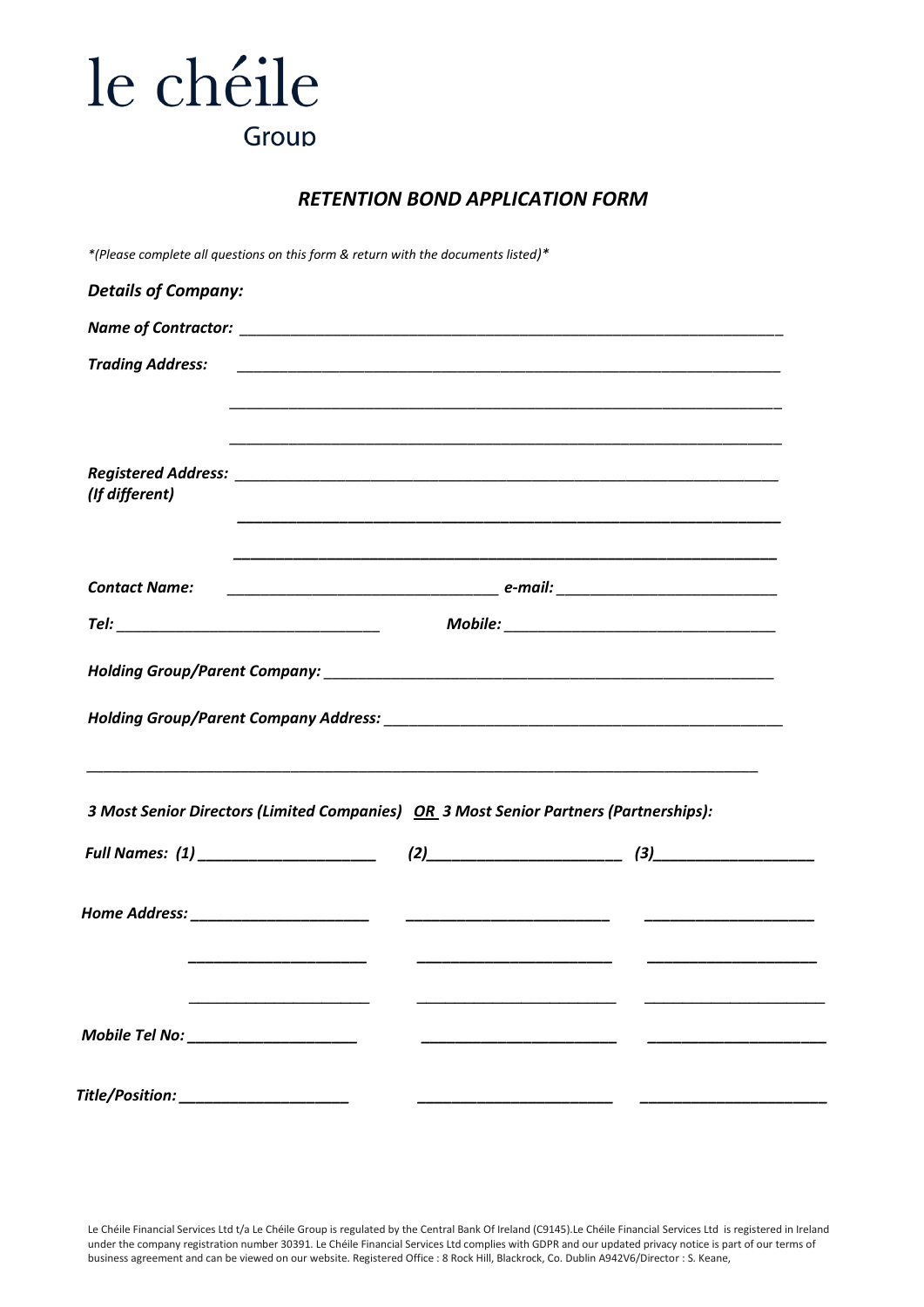| le chéile                                                                                                                                                                                                 |
|-----------------------------------------------------------------------------------------------------------------------------------------------------------------------------------------------------------|
| Group                                                                                                                                                                                                     |
| <b>History/Background:</b>                                                                                                                                                                                |
| Formation date: __________________________________Company Number: _________________________________                                                                                                       |
|                                                                                                                                                                                                           |
|                                                                                                                                                                                                           |
|                                                                                                                                                                                                           |
|                                                                                                                                                                                                           |
| Overdraft Facility Limit: $\epsilon/f$ __________________________________Date Agreed: ___/____/_____                                                                                                      |
| Current Sum of Overdraft: $\epsilon / \epsilon$ ______________________                                                                                                                                    |
|                                                                                                                                                                                                           |
| ,我们也不能在这里的时候,我们也不能在这里的时候,我们也不能在这里的时候,我们也不能会在这里的时候,我们也不能会在这里的时候,我们也不能会在这里的时候,我们也不<br><u> 1989 - Johann Stoff, deutscher Stoff, der Stoff, der Stoff, der Stoff, der Stoff, der Stoff, der Stoff, der S</u> |
| <b>Contract Details:</b>                                                                                                                                                                                  |
|                                                                                                                                                                                                           |
|                                                                                                                                                                                                           |
|                                                                                                                                                                                                           |
|                                                                                                                                                                                                           |
| Retention % to end of Maintenance: ______________________                                                                                                                                                 |

*At Practical Completion: €/£ \_\_\_\_\_\_\_\_\_\_\_\_\_\_\_\_\_\_\_\_*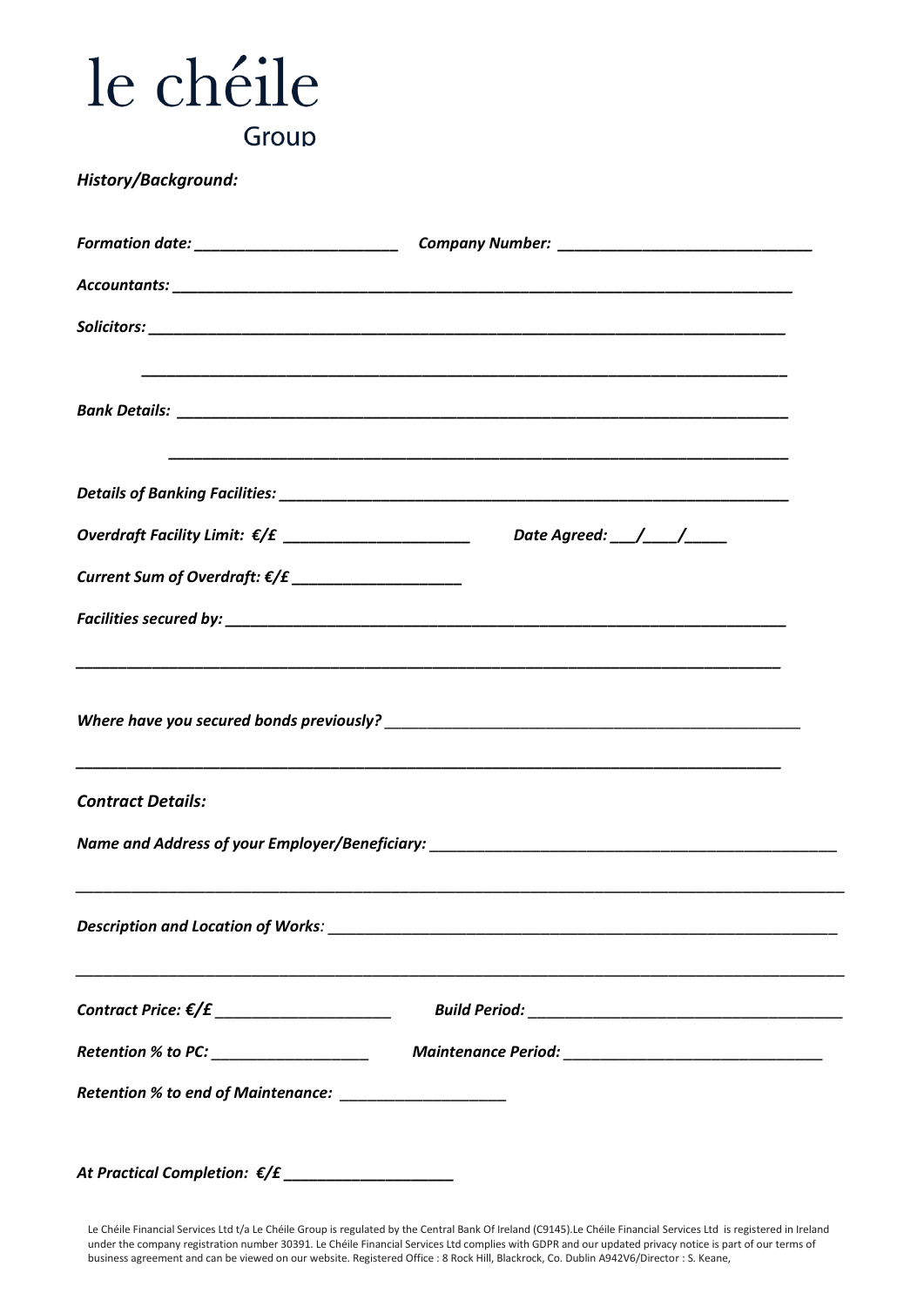| le chéile                                                         |  |  |  |
|-------------------------------------------------------------------|--|--|--|
| Group                                                             |  |  |  |
| <b>Estimated Retention Amounts:</b>                               |  |  |  |
|                                                                   |  |  |  |
| Is Price Variation Allowed for? (Please fill in fields below):    |  |  |  |
|                                                                   |  |  |  |
| <b>Materials:</b>                                                 |  |  |  |
|                                                                   |  |  |  |
|                                                                   |  |  |  |
| Type of Contract -JCT 81/JCT.IFC 84 or other:                     |  |  |  |
| <b>Subcontractors Details:</b>                                    |  |  |  |
| <b>Details of Works to be Sub Contracted:</b>                     |  |  |  |
|                                                                   |  |  |  |
| Details of Sub Contracts for which Sub Contractors provide Bonds: |  |  |  |
|                                                                   |  |  |  |
| Commercial General Insurance Renewal Date: \[must]                |  |  |  |

Le Chéile Financial Services Ltd t/a Le Chéile Group is regulated by the Central Bank Of Ireland (C9145).Le Chéile Financial Services Ltd is registered in Ireland under the company registration number 30391. Le Chéile Financial Services Ltd complies with GDPR and our updated privacy notice is part of our terms of business agreement and can be viewed on our website. Registered Office : 8 Rock Hill, Blackrock, Co. Dublin A942V6/Director : S. Keane,